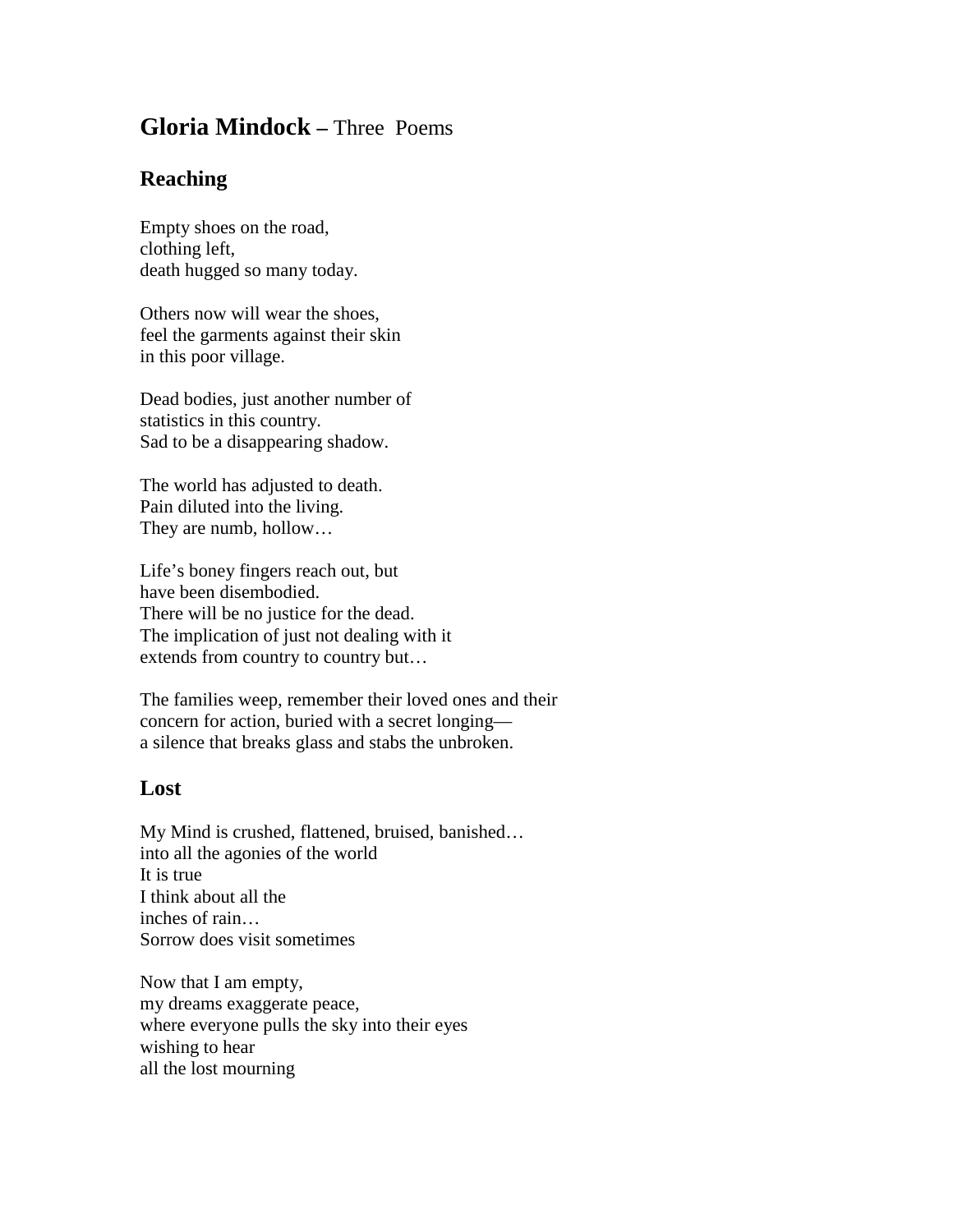## **Insoluble**

Use all the tools you can for war. Rape, guns, machetes, knives, grenades, bombs, children…

What is twenty-million graves in twenty years in Africa? Violence unmatched, making history.

A blood diamond on a finger— Is it worth it? Twenty carats imposed on the hands of the rich.

A seven-alarm fire is spreading and the world ignores it, sitting back when aid is cut off by regimes. Efforts of a few, buried. A cycle of despair. The savage beast responsible for the killings—

Congo, Sudan, Darfur, Sierre Leone, Mozambique, Kenya, Angola, Uganda… How can you cut off a child's arm for voting for the wrong presidential candidate? Arms, legs in a pile. Bleeding death. How many women had their fabric torn?

The world can stop this. The world can stop this. The world can stop this.

Genocide is a flower, blooming… Occupation bearing down. Terrorism, Terrorism, Terrorism comes in many forms spreading… Big words from diplomats fall on silent ears.

The world watches. The world watches. The world watches.

Insoluble people cry for help. Bullets eradicate them. Escape, if alive… kill, burn their bodies!

No country wants involvement. No country wants involvement. No country wants involvement.